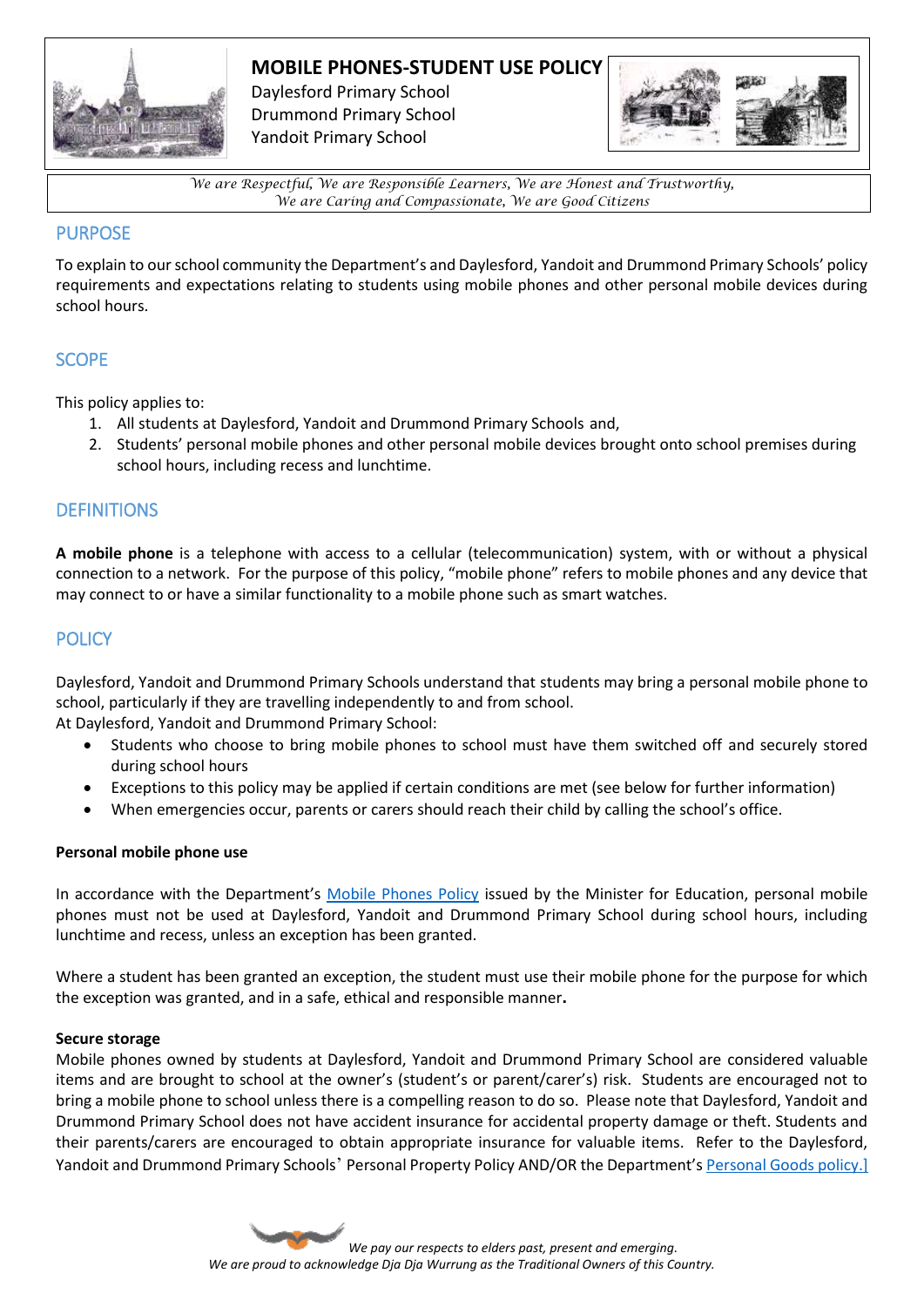Where students bring a mobile phone to school, Daylesford, Yandoit and Drummond Primary School will provide secure storage. Secure storage is storage that cannot be readily accessed by those without permission to do so. At Daylesford, Yandoit and Drummond Primary School students are required to store their phones by handing them into the school administration office to be placed in a lockable cupboard.

#### **Enforcement**

Students who use their personal mobile phones inappropriately at Daylesford, Yandoit and Drummond Primary Schools may be issued with consequences consistent with our schools' existing *Student Wellbeing and Engagement*  Policy, *Code of Conduct* Policy and *Bullying* policy.

At Daylesford, Yandoit and Drummond Primary School inappropriate use of mobile phones is **any use during school hours,** unless an exception has been granted, and particularly use of a mobile phone:

- in any way that disrupts the learning of others
- to send inappropriate, harassing or threatening messages or phone calls
- to engage in inappropriate social media use including cyber bullying
- to capture video or images of people, including students, teachers and members of the school community without their permission
- to capture video or images in the school toilets, changing rooms, swimming pools and gyms
- during exams and assessments

#### **Exceptions**

Exceptions to the policy:

- may be applied during school hours if certain conditions are met, specifically,
	- o Health and wellbeing-related exceptions; and
	- o Exceptions related to managing risk when students are offsite.
- can be granted by the principal, or by the teacher for that class, in accordance with the Department's Mobile [Phones Policy.](https://www.education.vic.gov.au/school/principals/spag/safety/Pages/mobilephones.aspx)

The three categories of exceptions allowed under the Department's [Mobile Phones Policy](https://www.education.vic.gov.au/school/principals/spag/safety/Pages/mobilephones.aspx) are:

*1. Learning-related exceptions*

| <b>Specific exception</b>                                                                                                          | <b>Documentation</b>                                |
|------------------------------------------------------------------------------------------------------------------------------------|-----------------------------------------------------|
| For specific learning activities (class-based exception)                                                                           | Unit of work, learning sequence                     |
| For students for whom a reasonable adjustment to a<br>learning program is needed because of a disability or<br>learning difficulty | Individual Learning Plan, Individual Education Plan |

#### *2. Health and wellbeing-related exceptions*

| <b>Specific exception</b>        | <b>Documentation</b>               |
|----------------------------------|------------------------------------|
| Students with a health condition | <b>Student Health Support Plan</b> |
| Students who are Young Carers    | A localised student record         |

#### *3. Exceptions related to managing risk when students are offsite*

| <b>Specific exception</b>                          | <b>Documentation</b>                   |
|----------------------------------------------------|----------------------------------------|
| Travelling to and from excursions                  | Risk assessment planning documentation |
| Students on excursions, camps, school performances | Risk assessment planning documentation |